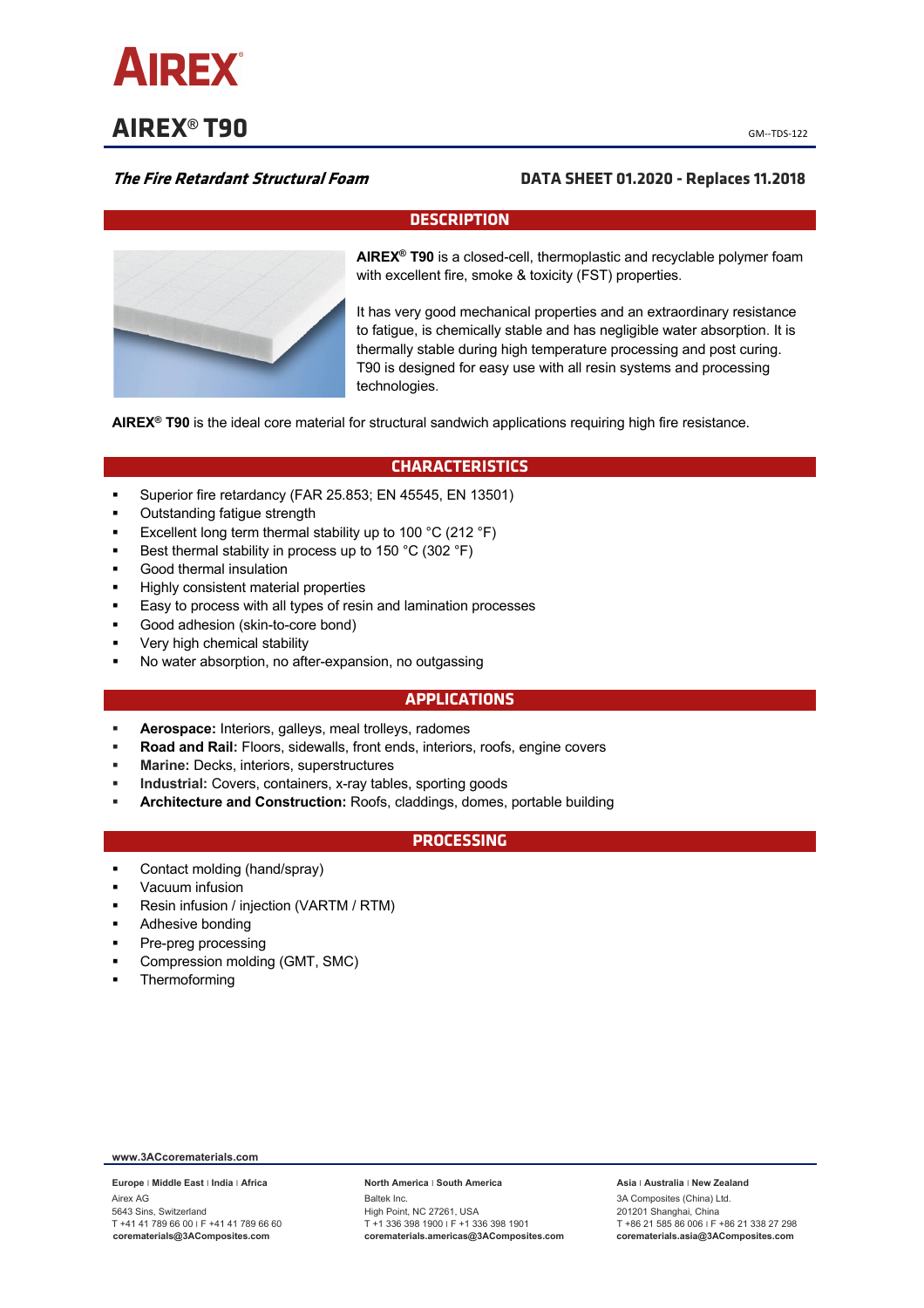# **AIREX**

| <b>MECHANICAL PROPERTIES</b>                       |                      |                         |                           |                 |                    |                    |                    |  |
|----------------------------------------------------|----------------------|-------------------------|---------------------------|-----------------|--------------------|--------------------|--------------------|--|
| Typical properties for AIREX <sup>®</sup> T90      |                      | <b>Unit</b><br>(metric) | Value $1$                 | T90.60          | T90.100            | T90.150            | T90.210            |  |
| Density                                            | <b>ISO 845</b>       | kg/m <sup>3</sup>       | Average<br>Typ. range     | 65<br>$60 - 70$ | 110<br>$105 - 115$ | 145<br>$140 - 150$ | 210<br>$200 - 220$ |  |
| Compressive strength<br>perpendicular to the plane | <b>ISO 844</b>       | N/mm <sup>2</sup>       | Average<br><b>Minimum</b> | 0.80<br>0.7     | 1.4<br>1.2         | 2.2<br>2.0         | 3.8<br>3.2         |  |
| Compressive modulus<br>perpendicular to the plane  | <b>ISO 844</b>       | N/mm <sup>2</sup>       | Average<br><b>Minimum</b> | 50<br>35        | 80<br>70           | 105<br>95          | 170<br>145         |  |
| Tensile strength<br>perpendicular to the plane     | ASTM C297            | N/mm <sup>2</sup>       | Average<br>Minimum        | 1.5<br>1.2      | 2.2<br>1.6         | 2.7<br>2.2         | 3.0<br>2.4         |  |
| Tensile modulus<br>perpendicular to the plane      | ASTM C297            | N/mm <sup>2</sup>       | Average<br>Minimum        | 85<br>70        | 120<br>90          | 170<br>140         | 225<br>180         |  |
| Shear strength                                     | <b>ISO 1922</b>      | N/mm <sup>2</sup>       | Average<br><b>Minimum</b> | 0.46<br>0.4     | 0.8<br>0.7         | 1.2<br>1.1         | 1.85<br>1.5        |  |
| Shear modulus                                      | <b>ISO 1922</b>      | N/mm <sup>2</sup>       | Average<br><b>Minimum</b> | 12<br>10.5      | 20<br>18           | 30<br>26           | 50<br>44           |  |
| Shear elongation at break                          | <b>ISO 1922</b>      | $\frac{0}{0}$           | Average<br><b>Minimum</b> | 25<br>15        | 10<br>5            | 8<br>4             | 5<br>3             |  |
| Thermal conductivity<br>at $10^{\circ}$ C          | EN 12667             | W/m.K                   | Average                   | 0.037           | 0.035              | 0.038              | 0.045              |  |
|                                                    | Width <sup>2</sup>   | $mm \pm 5$              |                           | 1220            | 1220               | 1220               | 1220               |  |
| Standard sheet                                     | Length <sup>2)</sup> | $mm \pm 5$              |                           | 2440            | 2440               | 2440               | 2440               |  |
|                                                    | <b>Thickness</b>     | $mm \pm 0.5$            |                           | 5 to 100        | 5 to 100           | 5 to 100           | 5 to 100           |  |

Finishing Options, other dimensions and closer tolerances upon request

<sup>1)</sup> Statistical minimum values; test sample thickness 20 mm except thermal conductivity (50 mm)

<sup>2)</sup> Alternative width 610 mm, alternative length 1220 mm

| <b>Fire performance</b>                      | Standard              |                         | T90.60                                                     | T90.100         | T90.150 | T90.210        |  |
|----------------------------------------------|-----------------------|-------------------------|------------------------------------------------------------|-----------------|---------|----------------|--|
| Aircraft                                     | FAR/CS 25.853/ABD0031 | Flammability (60s)      | passed                                                     | passed          | passed  | passed         |  |
|                                              | FAR/CS 25.853/ABD0031 | Smoke density           | passed                                                     | passed          | passed  | passed         |  |
|                                              | FAR/CS 25.853/ABD0031 | Toxicity                | passed                                                     | passed          | passed  | passed         |  |
| Rail                                         | EN 45545-2            | Sandwich                | HL3 achievable, depending on sandwich design <sup>3)</sup> |                 |         |                |  |
|                                              |                       | Core alone              | HL3 achievable $4$ )                                       |                 |         |                |  |
| <b>Building &amp;</b><br><b>Construction</b> | <b>DIN 4102-1</b>     | Material Class          | tbd                                                        | B1 <sup>5</sup> | tbd     | $B1^{5}$       |  |
| <b>Building &amp;</b>                        | EN 13501-1            | Fire reaction behaviour | B <sup>5</sup>                                             | $C^{5}$         |         | $C^{5}$        |  |
| <b>Construction</b>                          |                       | Smoke production        | s1                                                         | s2              | tbd     | s <sub>2</sub> |  |
|                                              |                       | Flaming droplets        | d0                                                         | d <sub>0</sub>  |         | d0             |  |

<sup>3</sup>*)* Certificates available for specific sandwich designs

<sup>4)</sup> Depending on density, thickness and application; test results on request

<sup>5)</sup> May depend on thickness

The data provided gives approximate values for the nominal density and DNV-GL minimum values according to DNV-GL type approval certificate.

The information contained herein is believed to be correct and to correspond to the latest state of scientific and technical knowledge. However, no warranty is made, either expressed or implied, regarding its accuracy or the results to be obtained from the use of such information. No statement is intended or should be construed as a recommendation to infringe any existing patent.